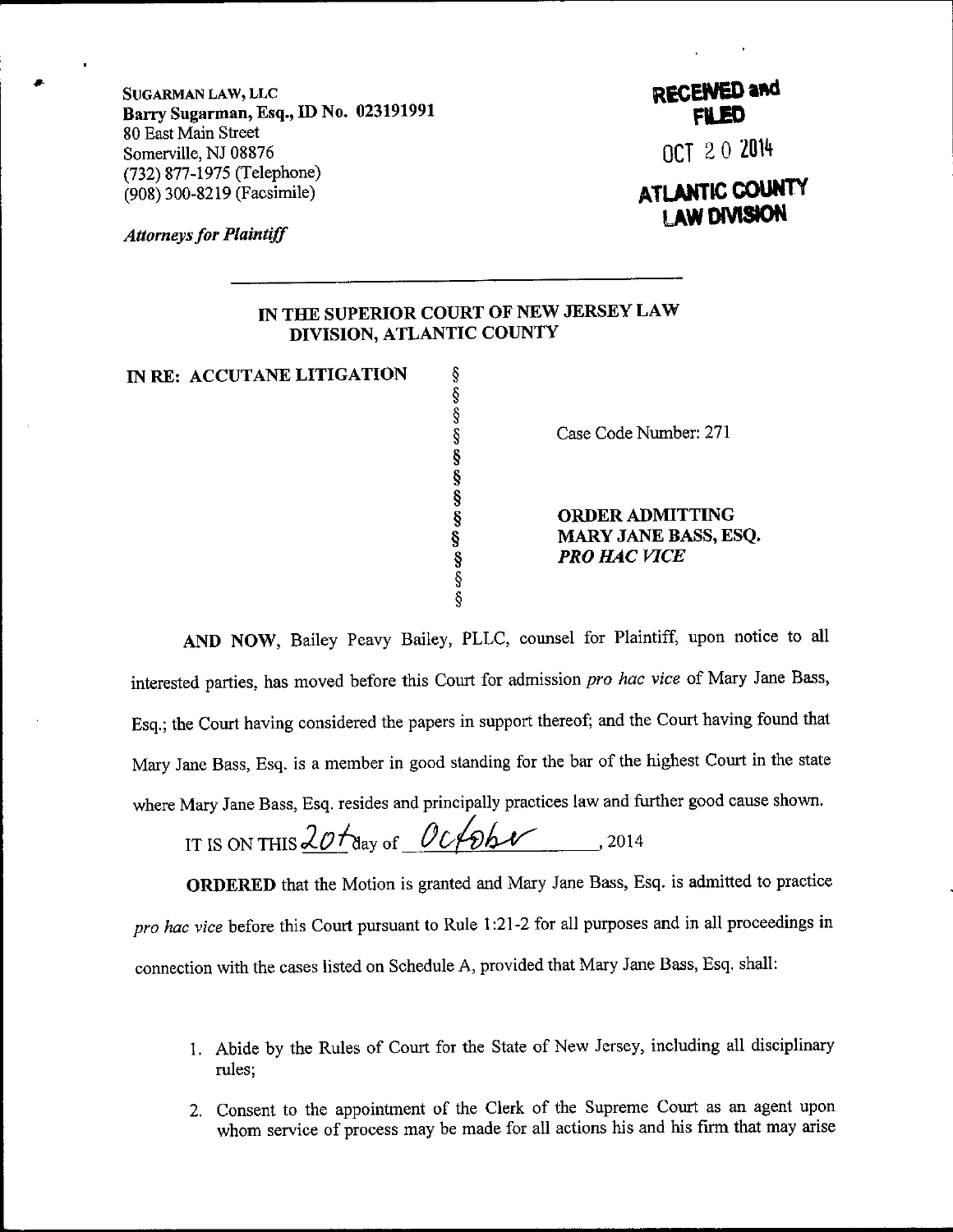out of his participation in this matter;

- 3. Notify the Court immediately of any matter affecting his standing before this Court; and
- 4. Have all pleadings and other papers filed in the court signed by an attomey-at-law of this court employed by the firm of Beggs & Lane, who shall be responsible for the conduct of Mary Jane Bass, Esq.; and it is further

ORDERED that Mary Jane Bass, Esq. shall make payment of fees as provided in the

New Jersey Rules of Court, Rule 1:28-1(b), l:28-2 ond 1:288-1(e), within thirty (30) days of the

date of this Order, and it is further

oRDERED that the clerk of this court shall forward a copy of this order to the

Treasuer of the New Jersey Fund for Client Protection; and it is further

ORDERED that copies of this Order shall be served by attorneys for Plaintiff upon all

counsel of record within seven (7) days of receipt thereof.

 $C$ -leh

Honorable

Opposed  $\lfloor$ 

Unopposed t